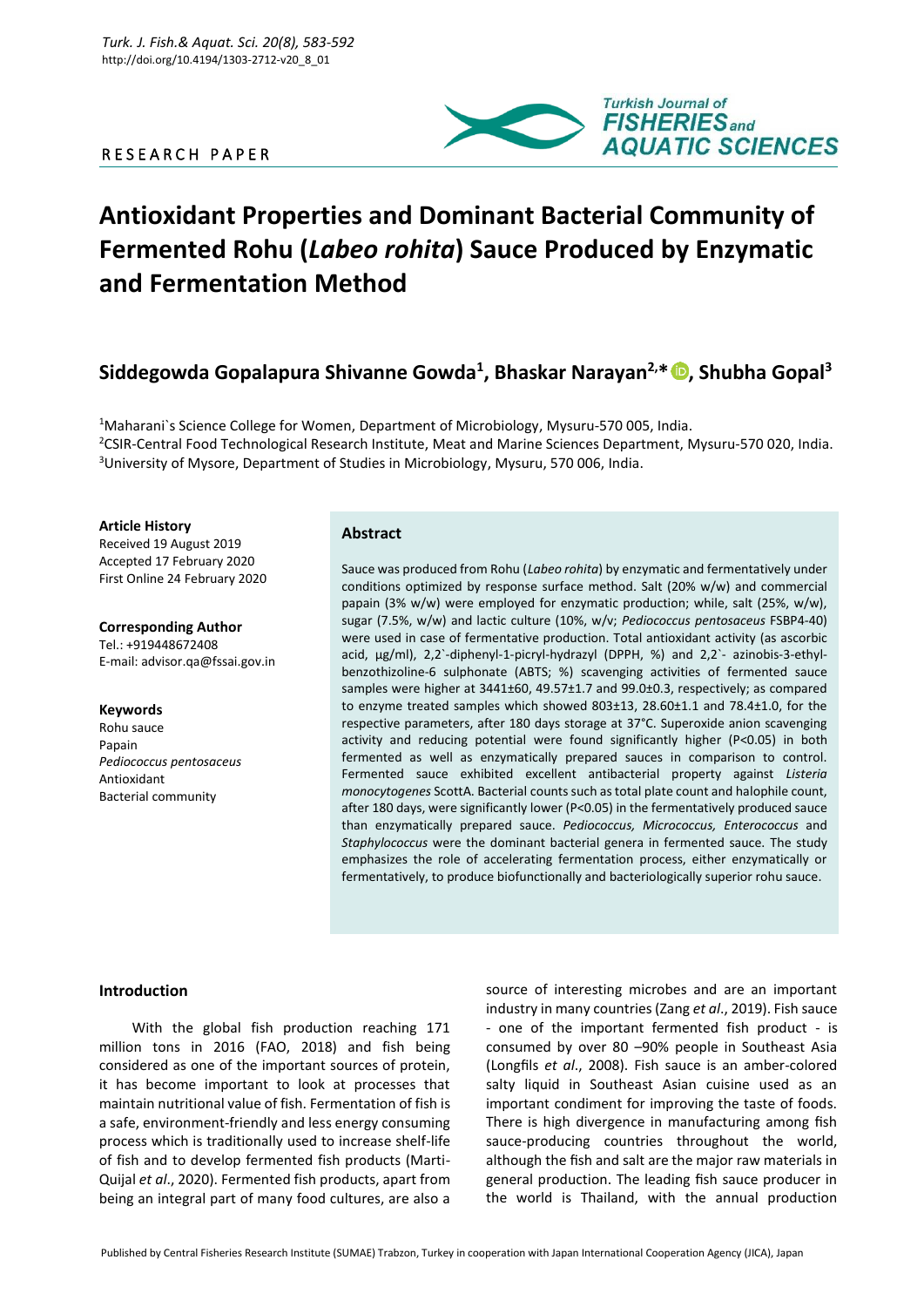estimated to be >400 million litres with 20 out of 100 fish sauce producers contributing more than 80% of the global production (Vidanarachchi *et al.*, 2014).

The bioactive peptides from fermented fish products have been reported to act as antioxidants (Majumdar *et al*., 2015). Siddegowda *et al*., (2016) reviewed that the bioactive peptides may be involved in various biological functions, such as antihypertension, antagonist, immunomodulatory, antithrombotic, antioxidant, anticancer, and antimicrobial activities depending on the amino acid sequences. Aoshima and Ooshima, (2009) studied the antioxidant activity of Japanese liquid condiments, Shoyu (soy sauce) and Gyoshoyu (fish sauce). The *in vitro* antioxidant properties of the rohu head sauce produced by enzymatic and fermentation method were stated in Siddegowda *et al*., (2016). Antioxidants are very important for human health, since the production of reactive oxygen species is thought to be a significant cause of aging and carcinogenesis (Lambert and Yang, 2003).

Fish sauces without added starter cultures leads to the growth of halotolerant microorganisms due to the high salt conditions during the natural process of fermentation (Fukui *et al*., 2012). Various novel halotolerant bacterial cultures have been used to accelerate fermentation process, increase the α-amino content, enhance the sensory characteristics, and improve the microbiological quality. The proteolytic enzymes from halotolerant bacteria not only shorten the fermentation period in fish sauce production, but also in turn will help reducing the formation of biogenic amines (Siddegowda *et al*., 2016). These halotolerant organisms are the source of exogenous proteolytic enzymes, which hydrolyse the fish tissue in the fish sauce fermentation (Jung *et al*., 2013). Therefore, the study of bacteriological properties to understand the processes involved in fish sauce production has got some significance because the microbial communities reflect the overall quality of the sauce. Biochemical and microbial characteristics of both Ngari and Hentaak traditional fermented fish products of India were analysed by Majumdar *et al*., (2015). Against this background, the objective of the present study was to compare *in vitro* antioxidant activities, antibacterial properties and dominant bacterial community in the enzymatically and fermentatively produced fish sauce from rohu.

## **Materials and Methods**

## **Materials**

Freshwater fish Rohu (*Labeo rohita*) was collected from local fish market (Mysore, India) form the material of the study. The material was brought to the laboratory in iced condition. *Pediococcus pentosaceus* FSBP4-40, a native proteolytic lactic acid bacteria (LAB) starter isolated from salt fermented fish hydrolysate. The protease used for the enzymatic hydrolysis is papain (Loba chemie), 2,2`-diphenyl-1-picrylhydrazyl (DPPH), 2,2`- azinobis-3-ethyl-benzothizoline-6sulphonate (ABTS), peroxidase was purchased from sigma-Aldrich Chemie (Steinheim, Germany). The pathogenic bacterial strains (viz., *Micrococcus luteus, Staphylococcus aureus*  FR1722*, Escherichia coli* MTCC118*, and Listeria monocytogenes* Scott A) used for the study of antibacterial activity were from the institute culture collection (CFTRI, Mysuru). Plate count agar (PCA) and brain heart infusion (BHI) were purchased from M/s Himedia Laboratories (Mumbai, India). All the other chemicals used in different analysis were of analytical grade unless otherwise mentioned.

### **Methods**

### **Preparation of Rohu Sauce**

The preparation of rohu sauce is schematically represented in Figure 1. Briefly, eviscerated rohu was sliced into small pieces of 2×1cm size and washed in potable water 3 times. The sliced rohu was weighed and bottled into clean sterile food grade plastic containers and mixed with commercial enzyme papain (3%, w/w), and was kept at room temperature for 4 h before adding 20% (w/w) salt. A control for the enzymatic production of sauce was maintained by adding only salt without papain. The containers were closed with plastic lids and stored at room temperature. *P. pentosaceus* FSBP 4-40, a proteolytic halotolerant native LAB which was previously isolated from salt fermented fish hydrolysates by our group (GenBank accession no: KU933533) was added (10%,  $v/w$ ) along with 7.5%,  $w/w$ sugar (dextrose), 2%, w/w solar salt for fermentative production of rohu sauce. This mixture was incubated for 24h at 37°C and remaining salt of 23%, w/w was added to make up the total salt concentration of 25%, w/w. Fish with salt without added LAB was the control for the fermentation method. The liquid was filtered through cheese-cloth at every 15 d till 6 months and further filtered using Whatman no. 1 filter paper. The resulted liquid was considered as fish sauce and the yield of the same was measured as the ratio of original fish-salt and papain mass in the container to the weight of liquid after filtration. The fish sauce was lyophilized and used for *in vitro* antioxidant activity and antibacterial property.

#### **Antioxidant Properties of Fermented Rohu Sauce**

#### **Preparation of Sample**

Fish sauce samples were dissolved (50mg/ml) in double distilled water and homogenized at 10000 rpm for 2 min using homogenizer (Polytron PT 3100) followed by centrifugation at 7000 ×g for 15min. The supernatant was collected and filter through Whatman No. 1 filter paper and protein content in the filtrate was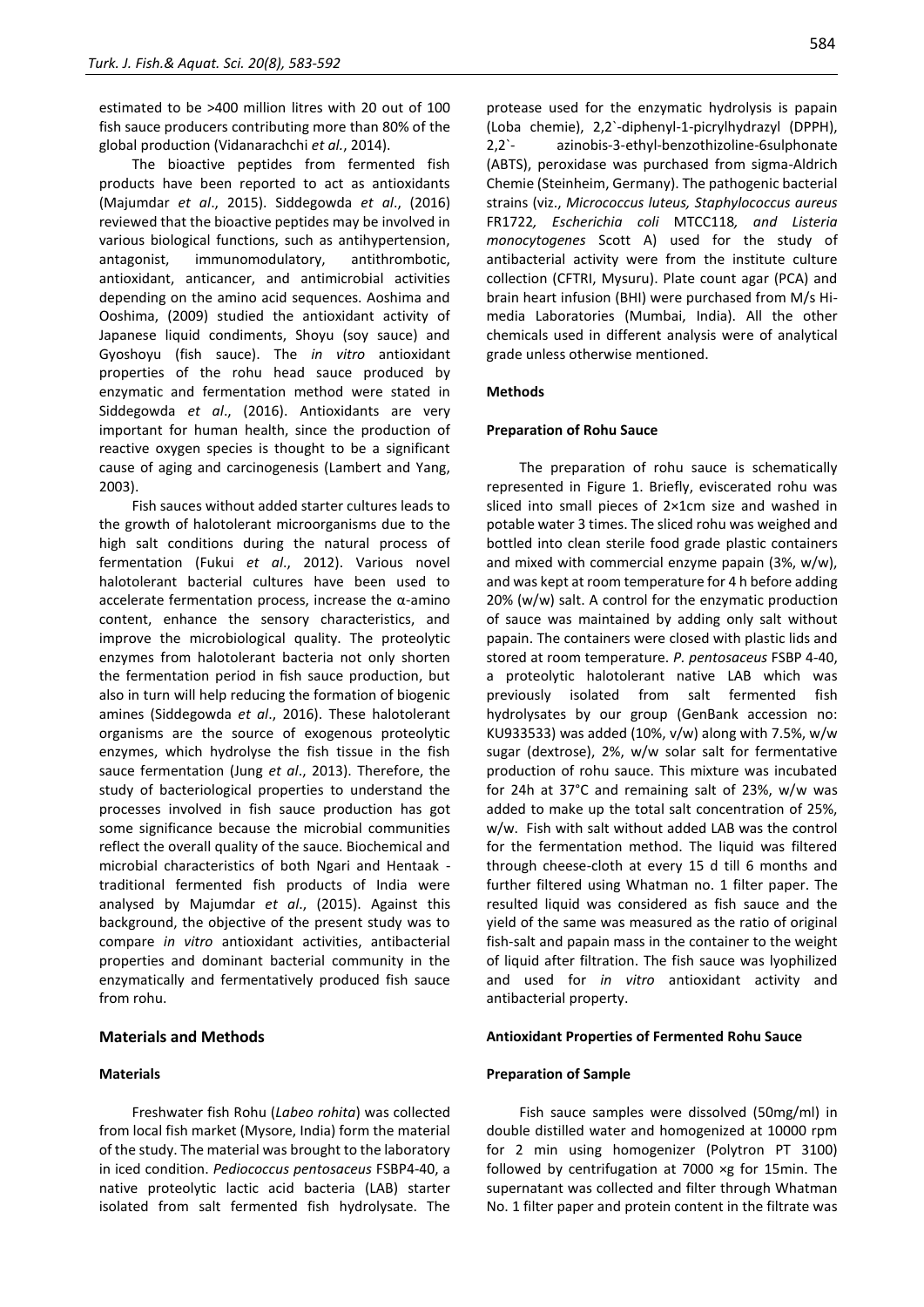

**Figure 1.** Schematic flow of sauce production from Rohu (*Labeo rohita*) using papain and *P. pentosaceus* FSBP4-40.

estimated by the method of Lowry *et al*., (1951). This filtrate was used for assaying various antioxidant activities.

#### **Antioxidant Properties**

#### **Total Antioxidant Activity**

The Total antioxidant activity (TAO) of fermented fish sauce sample was determined according to the method of Prieto *et al*., (1999). Briefly, 0.3 mL of sample was mixed with 3.0 mL reagent solution (1:1:1, v/v of 0.6 M sulphuric acid, 28 mM sodium phosphate and 4 mM ammonium molybdate). Reaction mixture was heated at 95°C for 90 min in a water bath, cooled to room temperature. Absorbance of all the sample mixtures was measured at 695 nm and TAO was expressed as of ascorbic acid equivalents in micrograms per gram of sample.

#### **DPPH Radical Scavenging Activity**

The DPPH radical scavenging capacity of fish sauce samples was determined by the method described in Bijinu *et al*., (2011). Briefly, 2.0 mL of 0.16 mM DPPH solution (in methanol) was added to the test tube containing 100 µL of sample and made up to 2 mL with distilled water. The mixture was vortexed for 1 min and kept at room temperature for 30 min in dark. Sample blank was prepared by replacing DPPH with methanol and methanol along with DPPH served as positive control. The scavenging activity (%) was determined by measuring the absorbance of samples at 517 nm and calculated using the formula:

Scavenging activity (%) = [1- {(Asample -Asample balnk)/Acontrol}] ×100

#### **Super Oxide Scavenging Activity**

Super oxide anion scavenging activity of the samples was determined by the method as described in Heo *et al*., (2005). An aliquot of 100 µL was made up to 0.3 mL and added with 2.6 mL of 50 mM phosphate buffer (pH 8.2), to this 90 µL of freshly prepared 3 mM pyrogallol dissolved in 10 mM HCl was added. Sample blank was prepared by mixing 0.3 mL of distilled water in 2.6 mL of phosphate buffer. The absorbance was measured at 325 nm from 0 min and 10 min.

#### **ABTS Radical Scavenging Activity**

ABTS radical scavenging activity of the samples was carried out as explained in Sachindra and Bhaskar (2008). ABTS radical solution was prepared by mixing ready to use ABTS solution with 100 mL of 0.05 M acetate buffer (pH 4.5) and 5 units of peroxidise and incubated at 37°C for 15h. ABTS (1.9 mL) was mixed with 0.1 mL sample and incubated at 37°C for 1 h. Buffer instead of ABTS served as sample blank and distilled water (0.1 mL) instead of sample was used as control. Scavenging activity was calculated as follows:

> Scavenging activity (%) = [1- {(Asample-Asample balnk)/Acontrol}] ×100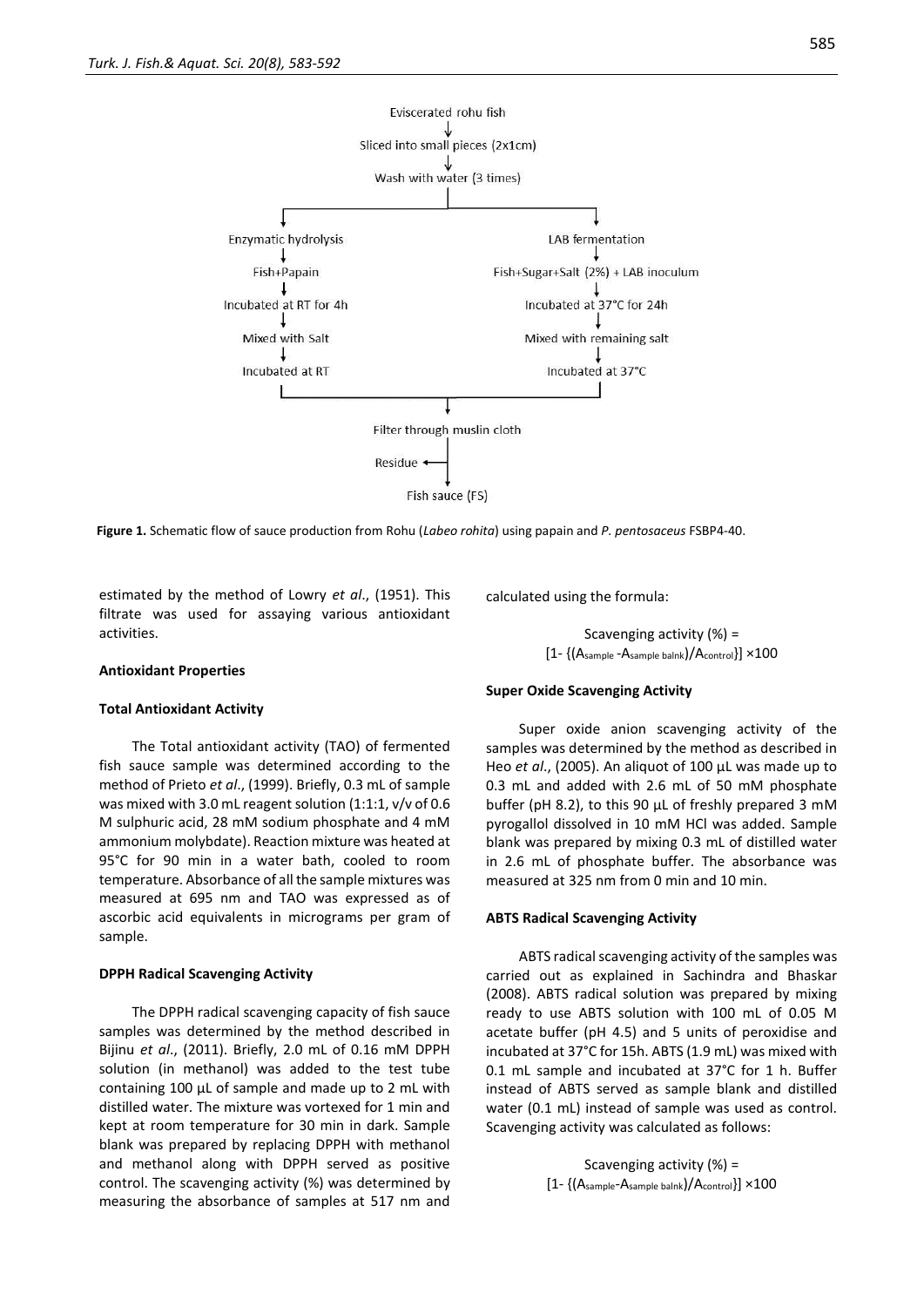#### **Reducing Power Assay**

Reducing potential of the fermented fish sauce samples was assayed by the method as followed in Bijinu *et al*., (2011) and absorbance was measured at different concentration (50, 100, 150 and 200 µL). Briefly, samples at different concentrations were mixed with 2.5 mL of 0.2 M phosphate buffer (pH 6.6) and 2.5 mL of 1% potassium ferricyanide. Reaction mixture was incubated at 50°C for 20 min and 2.5 mL of 10% trichloroacetic acid was added, centrifuged at 8000 rpm for 10 min. From the upper layer of the solution, 2.5 mL was taken for further reaction and mixed with 2.5 mL of distilled water and 0.5 mL of 0.1% ferric chloride. Absorbance of all the samples was measured at 700 nm by using distilled water as blank.

#### **Antibacterial Properties**

The antibacterial activity of fermented fish sauce samples was assayed by the agar well diffusion method (Geis *et al*., 1983). Selected human bacterial pathogens were overlaid on nutrient agar with brain heart infusion (BHI) soft agar (0.8%) and allowed to grow at 37°C for 4- 6 h. Fish sauce samples for antibacterial activity were prepared by dissolving 50mg/ml sample in sterilized double distilled water and homogenized at 10000 rpm for 2 min using homogenizer (Polytron PT 3100) followed by centrifugation at 7000×g for 15 min. The resultant supernatant was added in a concentration of 50 µl into wells made on the plates containing pathogenic strains. The plates were then pre-incubated for 2-3 h at 4°C to allow the test material to diffuse into the agar and later they were incubated at 37°C a further for 18 h. The antibacterial spectrum of the samples was determined by measuring the diameter of the inhibition zones in mm.

#### **Microbiological Analysis**

In order to identify dominant microflora associated with fermentation, microbial load of fermented rohu sauce samples was determined monthly from day-1 to 180 d using standard methods (APHA 2001). Ten grams of sample was diluted in 90 ml of sterile physiological

saline and then mixed by stomacher blender (Stomacher 400) for 2 min, the stock was then 10-fold serially diluted in sterile saline and 0.1ml of each proper diluted sample was spread with glass spreader on media plates for obtaining total plate count. The inoculated plates were incubated at 37ºC for 24-48 hours. Plate count agar with 10% (w/w) NaCl was used for determining total halophiles count and the plates were incubated at 37ºC for 10 days. Microbial count was expressed in log CFU/g. The dominant bacterial colonies were randomly selected by their similarity in morphological properties from the total plate count agar plates and biochemically characterized as per the protocol outlined in Bergey`s manual of determinative bacteriology (Bergey *et al*., 2002).

#### **Results**

#### **Antioxidant Activity of Fermented Rohu Sauce**

*In vitro* antioxidant activities such as TAO activity and ABTS radical scavenging activity of lyophilized powder are presented in the Table 1. Sauce samples inoculated with LAB (*P. pentosaceus* FSBP4-40) had better TAO activity and ABTS radical scavenging activity compared to the papain treated samples. There was 10 fold and 3-fold increase in TAO activity of LAB fermented and enzyme treated sauce samples, respectively than control at the end of 180 d. Initially, the TAO activity (Eq to ascorbic acid, µg/ml) of LAB fermented sauce sample was 1374±43 and reached 3441±60 towards the end of the fermentation. Almost maximum ABTS radical scavenging activity was exhibited by LAB treated sample at the 180 d. The ferric chloride reducing power of both treated and untreated samples are given in the Table 2. Higher ferric chloride reducing power was noticed in *P. pentosaceus* FSBP4-40 treated sauce sample than the control and enzyme treated samples. Over 3-fold increase in ferric chloride reducing power was observed in LAB fermented sauce than the enzyme treated sauce at all different concentrations of samples towards the end of 180 d. The sauce produced by fermentative method exhibited higher DPPH radical scavenging activity as compared to the enzyme treated and control after 180 d of storage (Figure 2A). The DPPH radicals

**Table 1.** Total antioxidant activity and ABTS scavenging activity of papain treated and LAB treated rohu sauce during fermentation

|     | TAO (Eq to ascorbic acid, $\mu$ g/ml) |                           |                            | ABTS Scavenging (%)         |                               |                             |  |
|-----|---------------------------------------|---------------------------|----------------------------|-----------------------------|-------------------------------|-----------------------------|--|
| Day |                                       | РT                        |                            |                             | P1                            |                             |  |
|     | $208 + 15^{b}$                        | $604 \pm 30$ <sup>a</sup> | 1374±43ª                   | $58.7 \pm 1.4^a$            | $65.5 \pm 1.4$ <sup>a</sup>   | 78.7±0.6ª                   |  |
| 30  | $382 \pm 60$ <sup>d</sup>             | $674 + 80^{b}$            | 2271±52 <sup>b</sup>       | $65.0 \pm 1.4$ <sup>b</sup> | 70.9±0.7 <sup>b</sup>         | $87.4 \pm 0.6^b$            |  |
| 60  | $374 \pm 16^d$                        | 722±30 <sup>c</sup>       | 2200±57 <sup>b</sup>       | $60.7 \pm 2.1$ <sup>a</sup> | $74.8 \pm 0.7$ <sup>c</sup>   | $89.3 \pm 0.3$ <sup>c</sup> |  |
| 90  | $317\pm30$ <sup>c</sup>               | 776+11 <sup>d</sup>       | $2423 + 90^c$              | $58.7 + 2.1a$               | $72.6 \pm 1.0$ <sub>b,c</sub> | $93.3 \pm 0.6^d$            |  |
| 120 | $275 \pm 30^{\circ}$                  | 739±24 <sup>c</sup>       | 2908±12 <sup>d</sup>       | $59.0 \pm 1.0$ <sup>a</sup> | $73.3 \pm 1.4$ <sub>b,c</sub> | $92.5 \pm 0.6$ <sup>d</sup> |  |
| 150 | $229 \pm 10^a$                        | 734±20 <sup>c</sup>       | $3223 \pm 18$ <sup>e</sup> | $57.0 \pm 1.7$ <sup>a</sup> | $72.3 + 2.1$ <sub>b,c</sub>   | $97.7 \pm 0.3$ <sup>e</sup> |  |
| 180 | $314\pm12$ <sup>c</sup>               | $803 \pm 13$ <sup>d</sup> | $3441 \pm 60^{\circ}$      | $65.5 \pm 2.7$ <sup>b</sup> | 78.4±1.0 <sup>d</sup>         | $99.0 + 0.3$ <sup>f</sup>   |  |

Values in column are mean±SD, C-control, PT-papain treated, and LT-LAB treated. Different superscripts, column-wise, indicate statistically significant differences (P<0.05).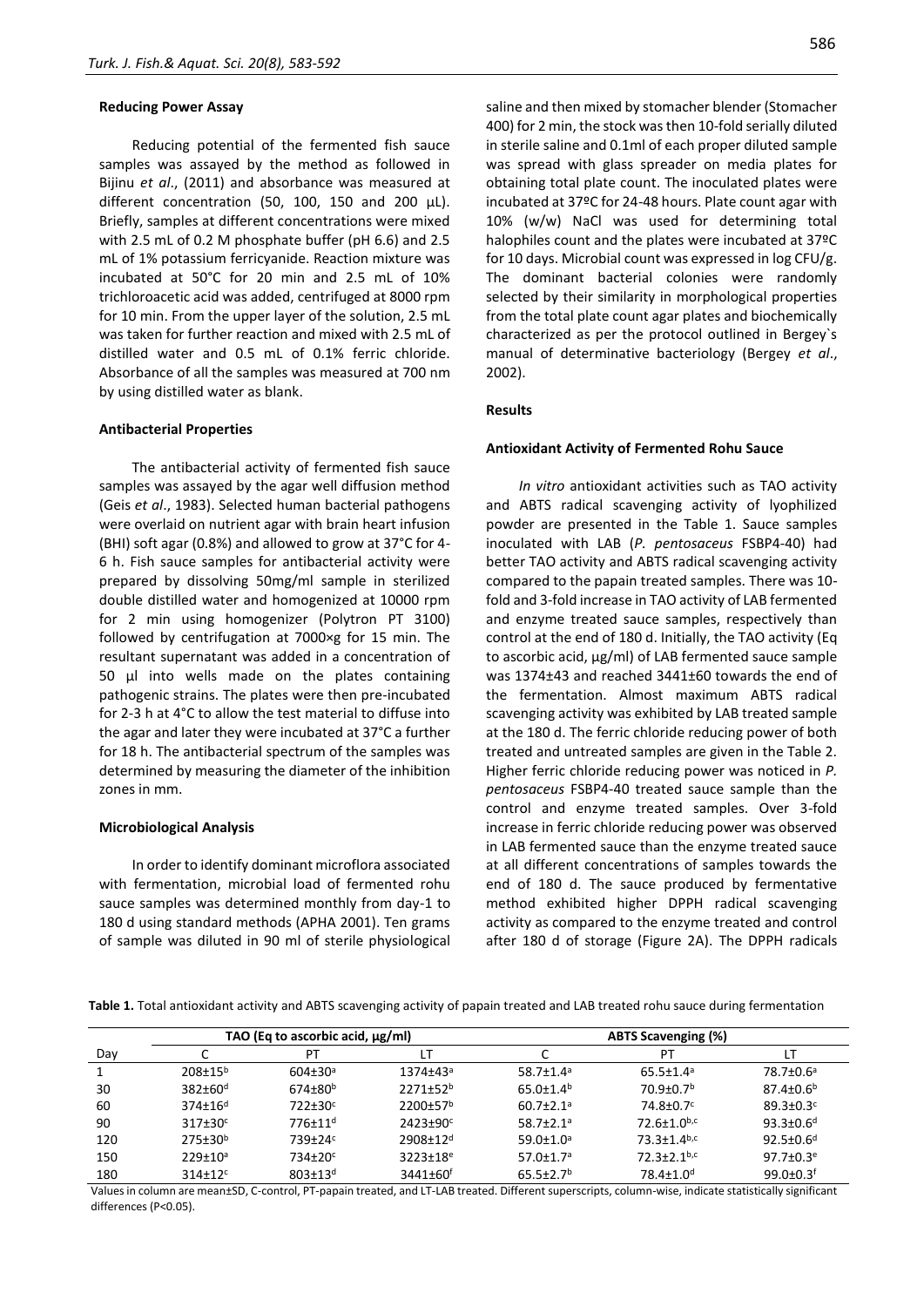**Table 2.** Reducing potential of papain treated and LAB treated rohu sauce during fermentation

|     |                         |                         |                           | PТ                      |                         |                           | LT                      |                         |                         |                 |                         |                           |
|-----|-------------------------|-------------------------|---------------------------|-------------------------|-------------------------|---------------------------|-------------------------|-------------------------|-------------------------|-----------------|-------------------------|---------------------------|
| DAY | 25ul                    | 50ul                    | 75µl                      | 100ul                   | 25µl                    | 50ul                      | 75µl                    | 100µl                   | 25ul                    | 50ul            | 75µI                    | 100ul                     |
|     | $0.05 + 0$ <sup>a</sup> | $0.10 + 0$ <sup>a</sup> | $0.15 + 02$               | $0.20 + 0^{a,b}$        | $0.06 + 0$ <sup>a</sup> | $0.15 + 0.2$              | $0.19 + 0$ <sup>a</sup> | $0.26 + 0$ <sup>a</sup> | $0.24 + 02$             | $0.43 + 05$     | $0.62 + 0$ <sup>a</sup> | $0.83 + 0$ <sup>a</sup>   |
| 30  | $0.07 + 0h$             | $0.15 + 0^{b,c}$        | $0.23 + 0$                | $0.28 + 0$              | $0.11 + 0^{b,c}$        | $0.18 + 0^{a,b}$          | $0.27 \pm 0^{\rm h}$    | $0.34 + 0b$             | $0.34 + 0b$             | $0.63 + 0b$     | $0.88 + 0b$             | $1.27 + 0h$               |
| 60  | $0.08 + 0h$             | $0.15 \pm 0$            | $0.22 \pm 0$              | $0.28 + 0$              | $0.10\pm0^{h}$          | $0.18 + 0b$               | $0.28 + 0h$             | $0.38 + 0$              | $0.41 \pm 0$            | $0.69 \pm 0.0$  | $0.99 \pm 0.5$          | $1.37 \pm 0c$             |
| 90  | $0.07 + 0^{a,b}$        | $0.12 + 0.2$            | $0.19 + 0$ <sub>pc</sub>  | $0.29 + 0$              | $0.12 + 0^{b,c}$        | $0.22 + 0$                | $0.33 \pm 0.44$         | $0.43 \pm 0$ d          | $0.56 + 0d$             | $0.89 \pm 0.01$ | $1.20 + 0d$             | $1.54 \pm 0.01$           |
| 120 | $0.05 + 0$ <sup>a</sup> | $0.12 + 0a$             | $0.17 + 0$ <sup>ab</sup>  | $0.22 + 0h$             | $0.11 \pm 0^{h,c}$      | $0.23 + 0.4$              | $0.32 \pm 0$            | $0.40 \pm 0$            | $0.66 + 0$ <sup>e</sup> | $0.91 + 0e$     | $1.30 \pm 0^{\circ}$    | $1.61 \pm 0$ <sup>e</sup> |
| 150 | $0.06 \pm 0^{a,b}$      | $0.13 + 0^{a,b}$        | $0.15 \pm 0$ <sup>a</sup> | $0.18 + 0$ <sup>a</sup> | $0.12 \pm 0^{b,c}$      | $0.23 \pm 0.44$           | $0.34 \pm 0.44$         | $0.43 \pm 0$ d          | $0.80 + 01$             | $1.19 + 0^{f}$  | $1.43 + 0†$             | $1.77 + 0$ <sup>f</sup>   |
| 180 | $0.08 + 0h$             | $0.16 \pm 0$            | $0.22 \pm 0$              | $0.31 \pm 0$            | $0.13 \pm 0$            | $0.25 \pm 0$ <sup>d</sup> | $0.35 \pm 0.01$         | $0.47 \pm 0^{\circ}$    | $0.89 \pm 0.5$          | $1.22 + 0s$     | $1.56 \pm 0.5$          | $1.97 + 0$                |

Values in column are mean±SD, C-control, PT-papain treated and LT-LAB treated. Different superscripts, column-wise, indicate statistically significant differences (P<0.05).



Figure 2. DPPH (A) and Superoxide (B) scavenging activity of papain treated and LAB treated rohu sauce during fermentation.

scavenging activity of LAB and papain treated sauce samples were 49.57±1.7% and 28.60±1.1%, respectively. The superoxide radicals scavenging activity of papain treated sample was slightly higher (68.40±1.0%) than LAB treated (66.50±0.8%) sample towards the end of fermentation period (Figure 2B). Overall, the antioxidant activities of LAB (*P. pentosaceus* FSBP4-40) treated samples were higher compared to papain treated samples except superoxide scavenging activity.

#### **Antibacterial Properties of Fermented Rohu Sauce**

Fermented rohu sauce produced using *P. pentosaceus* FSBP4-40 showed higher antibacterial activity against pathogen *L*. *monocytogenes* Scott A (Table 3). The enzyme treated and LAB fermented sauce samples shown the inhibition zone diameter of 16.0±0.0 mm and 26.5±2.1 mm, respectively. There was a marginal difference in the antibacterial activity of enzyme treated sample with that of untreated sauce samples. The antibacterial activity of papain treated and LAB fermented sauce samples exhibited slightly higher than the untreated sauce sample against *Micrococcus luteus, Staphylococcus aureus* FR1722 and *Escherichia coli* MTCC118.

#### **Bacteriological Properties of Fermented Rohu Sauce**

In the initial stages of the fermentation, total plate count of the treated and untreated samples of rohu sauce were in the range of 7.48±0.5 to 7.58±0.1 log cfu/ml (Figure 3A). There was gradual decrease in the count of treated samples and no bacterial load was found at the end of fermentation. The untreated rohu sauce showed 7.48±0.1 log cfu/ml after 180 d and the count was not detected after 150 d in LAB fermented rohu sauce. Almost continuous increase in log cfu/ml values of halophiles was observed in untreated rohu sauce samples throughout the storage period (Figure 3B). The same trend was noticed in papain treated sauce with slight decrease in count at day-60 and day-90 but, the count was not detected day-30 onwards in LAB fermented samples. The study revealed that the total plate count and halophile count of the papain treated and untreated samples were almost equivalent range towards the end of storage. Overall, the bacteriologically quality of sauce produced using *P. pentosaceus* FSBP4-40 was superior to enzymatically produced sauce.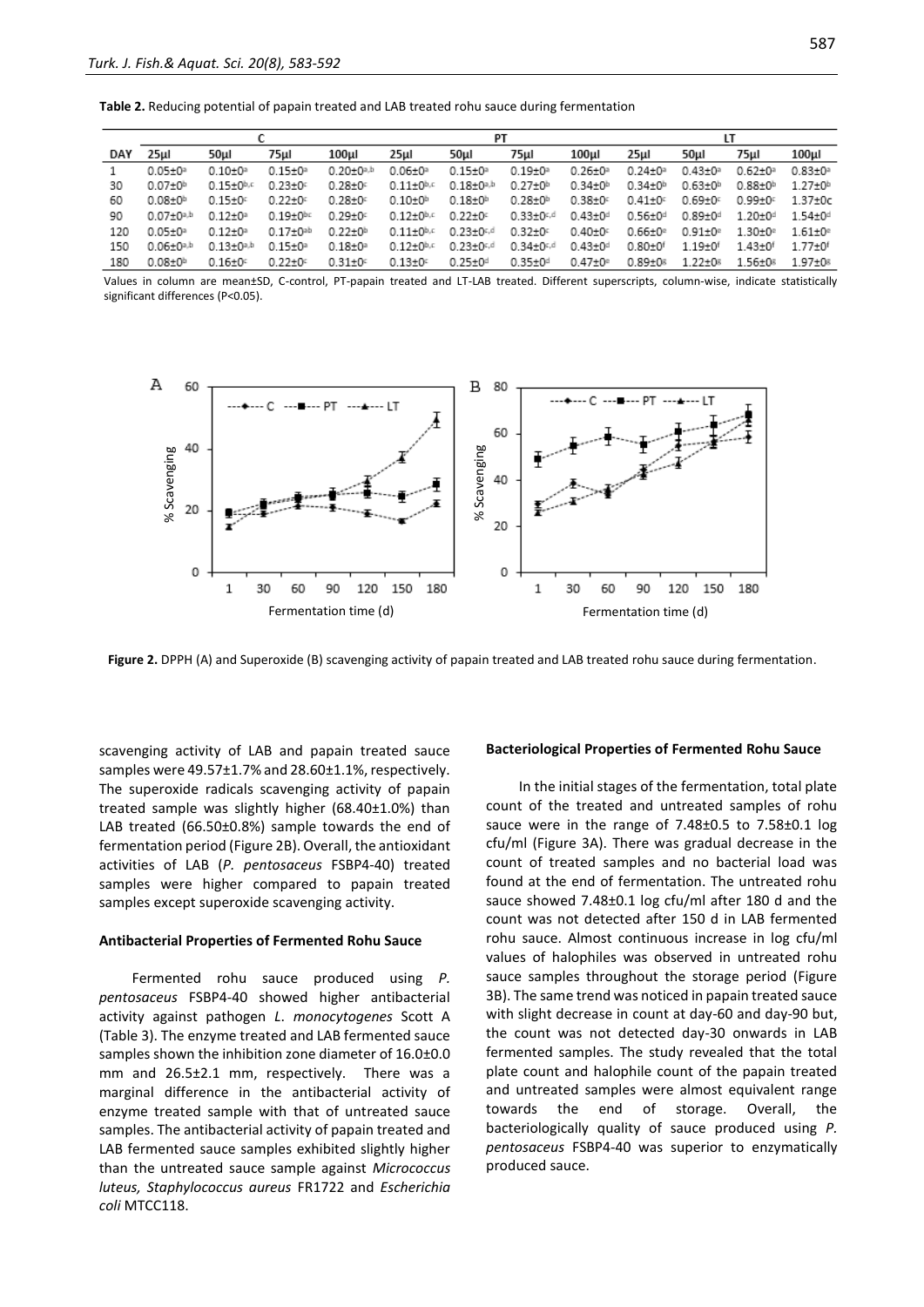**Table 3.** Antibacterial activity of papain and LAB treated rohu sauce after 180 d of fermentation

|                                | Rohu sauce                  |                             |                             |
|--------------------------------|-----------------------------|-----------------------------|-----------------------------|
| Pathogens                      | ╰                           | PТ                          |                             |
| Micrococcus luteus             | $11.5 \pm 2.1$ <sup>a</sup> | $14.0 \pm 1.4$ <sup>a</sup> | $14.5 \pm 0.7$ <sup>a</sup> |
| Staphylococcus aureus FR1722   | $11.5 \pm 0.7$ <sup>a</sup> | $15.0 \pm 0.0^{a,b}$        | $14.5 \pm 2.1$ <sup>a</sup> |
| Escherichia coli MTCC118       | $12.0 \pm 1.4$ <sup>a</sup> | $14.0 \pm 0.0$ <sup>a</sup> | $14.0{\pm}2.8^{\circ}$      |
| Listeria monocytogenes Scott A | $14.0{\pm}2.8^{\circ}$      | $16.0 \pm 0.0$              | $26.5 \pm 2.1$ <sup>b</sup> |

Values (inhibition zone diameter in mm) in column are mean±SD. C-control, PT-papain treated and LT-LAB treated. Different superscripts, columnwise, indicate statistically significant differences (P<0.05)



**Figure 3.** Total plate count (A) and Halophile count (B) of papain treated and LAB treated rohu sauce during fermentation

## **Dominant Bacterial Community in Fermented Rohu Sauce**

The dominant bacterial colonies were randomly selected from fish sauce by their similarity in morphological characteristics from the total plate count plates. The details of biochemical characteristics of dominant bacterial groups isolated are presented in Table 4. Morphologically, the isolates were spherical in shape and Gram positive. Of the four isolates two isolates were positive for catalase activity and three isolates were oxidase positive. They exhibit potential lipolytic and proteolytic activities. The isolates grown at different pH, temperature and showed tolerance towards wide range of salt concentration. As per the Bergey`s manual of determinative bacteriology the isolates were characterized as *Pediococcus, Micrococcus, Enterococcus* and *Staphylococcus.* These were the bacterial genera associated in the fermented rohu sauce predominantly throughout the fermentation period.

## **Discussion**

The studies have shown that uncontrolled free radicals including hydroxyl radicals, peroxyl radicals, 1,1 diphenyl-2-picrylhydrazyl (DPPH) radical and superoxide anion radical can attack various tissue components leading to autoimmune diseases, neurodegenerative disorders and cancers (Kehrer and Klotz, 2015). Fermented fish products could be used as a potential source of nutrients and natural antioxidants (Majumdar *et al*., 2016). *In vitro* TAO activity of fermented rohu sauce is in agreement with the results of Siddegowda *et al*., (2016). They stated that the LAB fermented rohu head sauce exhibited higher TAO (ascorbic acid equivalents in  $\mu$ g g<sup>-1</sup>) activity of 1236.25±7.07 than the enzyme treated sauce (1070.63±11.49) towards end of 120 d of storage. Whereas, the ABTS scavenging activity of both enzyme and LAB treated rohu head sauce samples were almost identical at the end of fermentation. Peralta *et al*. (2008) reported that the Philippine's salt fermented shrimp paste showed 24.3- 61.5% of DPPH radical scavenging activity in 80% ethanolic extract. Aoshima and Ooshima, (2009) showed that the DPPH radical-scavenging activity of Japanese fish sauce Gyoshoyu (87.7±0.1%) was greater than the soy sauce Shoyu (32.3±3.7%). Gyoshoyu is also useful for reducing level of  $H_2O_2$  in foods, when it is added as a liquid condiment. This anti hydrogen peroxide activity of Gyoshoyu is due to the presence of a thermostable catalase. The peptides from fermented fish products have been reported to act as antioxidants (Majumdar *et al*., 2015). Antioxidative peptides were isolated and characterized from fish sauce by-product, a solid waste generated in fish sauce industry contains natural protein hydrolysates produced from digestion of fish proteins using various protease and halophiles in the fermentation (Choksawangkarn *et al*., 2018). The study evidenced that the fish sauce by-product contained a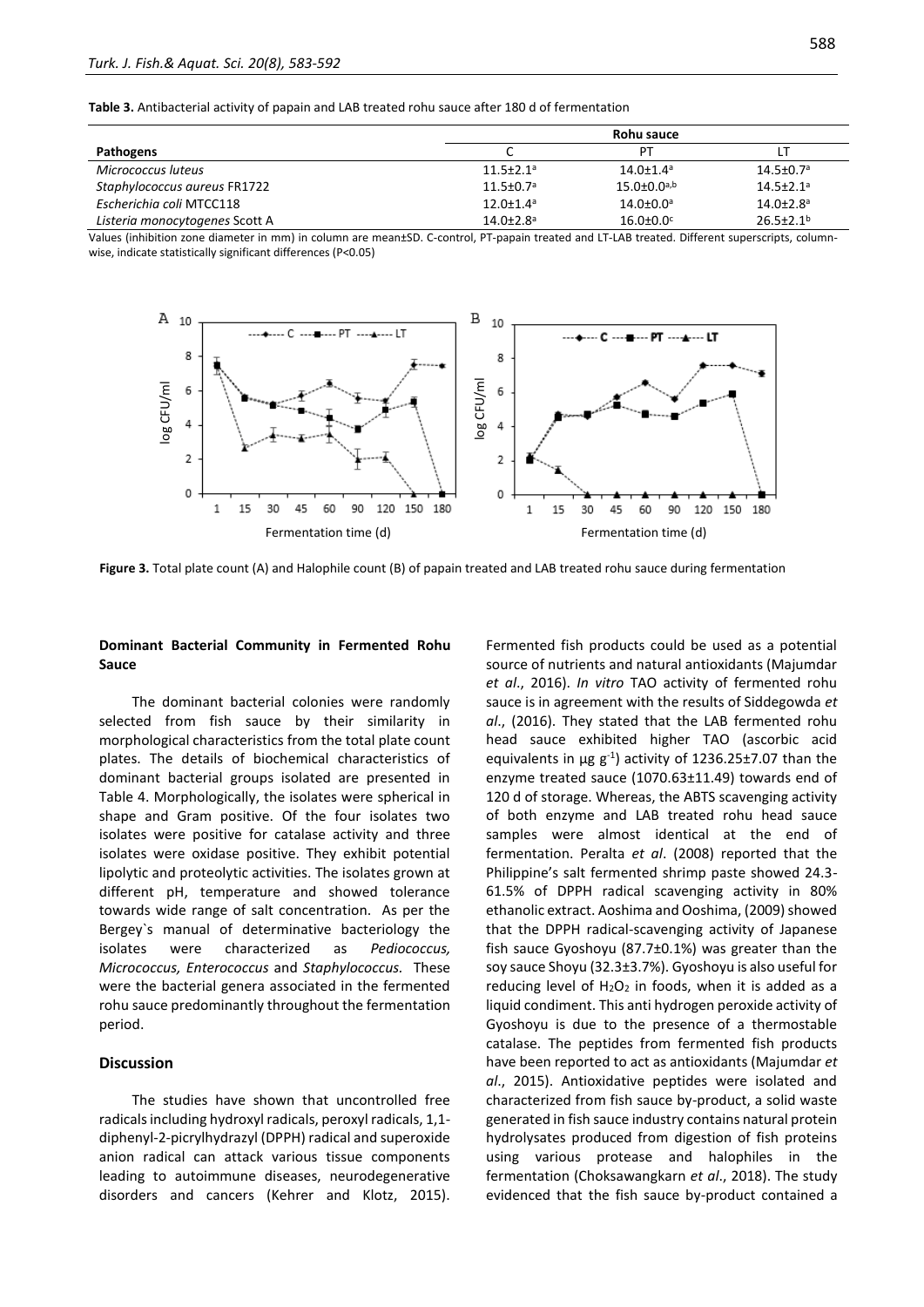| Characteristics    | Isolate-1   | Isolate-2          | Isolate-3      | Isolate-4    |
|--------------------|-------------|--------------------|----------------|--------------|
| Colour             | White       | Yellow             | White          | White        |
| Cell morphology    | Cocci       | Cocci              | Cocci          | Cocci        |
| Gram staining      | +           | +                  | +              | +            |
| Catalase           |             | +                  |                |              |
| Oxidase            |             |                    |                |              |
| Lipase             |             | ٠                  |                |              |
| Protease           |             |                    |                |              |
| Growth at pH 4.2   |             |                    |                |              |
| 7.5                |             | +                  |                |              |
| 8.5                |             | ٠                  | ٠              |              |
| Growth at 10º C    |             |                    |                |              |
| 30º C              |             | ٠                  |                |              |
| 50º C              |             |                    | ٠              |              |
| Growth at 0 % Salt |             | ٠                  |                |              |
| 3.0 % Salt         |             | +                  | +              |              |
| 6.5 % Salt         |             | ٠                  | ٠              |              |
| 9.0 % Salt         |             | +                  | +              |              |
| Sugar utilization  |             |                    |                |              |
| Maltose            |             | +                  | +              | +            |
| Lactose            |             |                    |                |              |
| Mannitol           |             | +                  |                |              |
| Sucrose            |             | ٠                  |                |              |
| Sorbitol           |             |                    |                |              |
| Glucose            |             |                    |                |              |
| Dextrose           |             | ٠                  |                |              |
| Species of genus   | Pediococcus | <b>Micrococcus</b> | Staphylococcus | Enterococcus |

high amount of low molecular weight proteins/peptides and had most potent antioxidant activity. The proteins present in the raw material (rohu) are hydrolysed into peptides and amino acids during fermentation. These protein hydrolysates in the sauce might be responsible for antioxidant activity. Some of these bioactive peptides have demonstrated multifunctional activities such as immunomodulatory, anticancer and antimicrobial activities along with the antioxidant properties based on their structure and other factors, including hydrophobicity, charge, or microelement binding properties (Siddegowda *et al*., 2016).

The shelf-life of the LAB fermented food products was enhanced by maintaining the acidic condition due to lactic acid produced by LAB and their antagonistic nature towards food spoilage and food poisoning bacteria (Hwanhlem *et al*., 2011). The antibacterial activity exhibited by the fish sauce samples could be due to the presence of antimicrobial peptides (bacteriocin) as well as protein hydrolysates produced during fermentation (Amit *et al*., 2011). The hydrolysates of food proteins by intestinal proteases have also been shown to be antibacterial as well as immunostimulatory in nature (Gediminas *et al*., 2006). Selected strains of lactic acid bacteria isolated and screened from Thai traditional fermented fish (pla-som) showed excellent antagonistic activity against *Escherichia coli*, *Staphylococcus aureus*, and *Salmonell*a sp. (Hwanhlem *et al*., 2011).

Jiang *et al.*, (2007) reported that, the higher microbial counts in the early stages of the fermentation were due to incomplete dissolution and improper penetration of salt into the fish and survival of nonhalotolerant bacteria on fish flesh. Kilinc *et al*., (2006) testified that, the initial and final total viable counts of sardine fermented fish sauce produced at different concentrations of sodium chloride and glucose at 37ºC for 57 d were in the range of 3.95±0.05 to 4.47±0.08 log cfu/g and  $3.93\pm0.05$  to  $5.64\pm0.09$  log cfu/g, respectively. In mahyaveh, a traditional Iranian fish sauce the mean value (log cfu/g) for aerobic mesophilic count was 4.71±3.65 in the sauce samples collected from five different locations in the Southern part of Iran (Zarei *et al*., 2012). A little decrease in the bacterial counts was reported during fermentation of low salt fish sauces produced from squid processing byproducts (Xu *et al*., 2008). Majumdar *et al*., (2015) revealed that, the total plate count of Ngari and Hentaak- traditional fermented fish products of India were 6.65±1.00 log cfu/g and 7.81±0.09 log cfu/g, respectively.

Decreased counts of halophilic bacteria within 30 d of fermentation were reported in fish sauce samples prepared from anchovy hydrolysates inoculated with bacterial starter cultures (Yongsawatdigul *et al*., 2007). The bacterial counts on plate count agar containing 18% NaCl were not detected after 60 d and 90 d in the fish sauce samples inoculated with *Staphylococcus* sp. CMS5-7-5 and CMC5-3-1, respectively (Udomsil *et al*., 2015). Ibrahim, (2010) evaluated the microbial properties of fish sauce produced from Gambusia (*Affinis affinis*) with salt content of 25% (w/w) for 5 months and stated that, the log cfu/ml values for total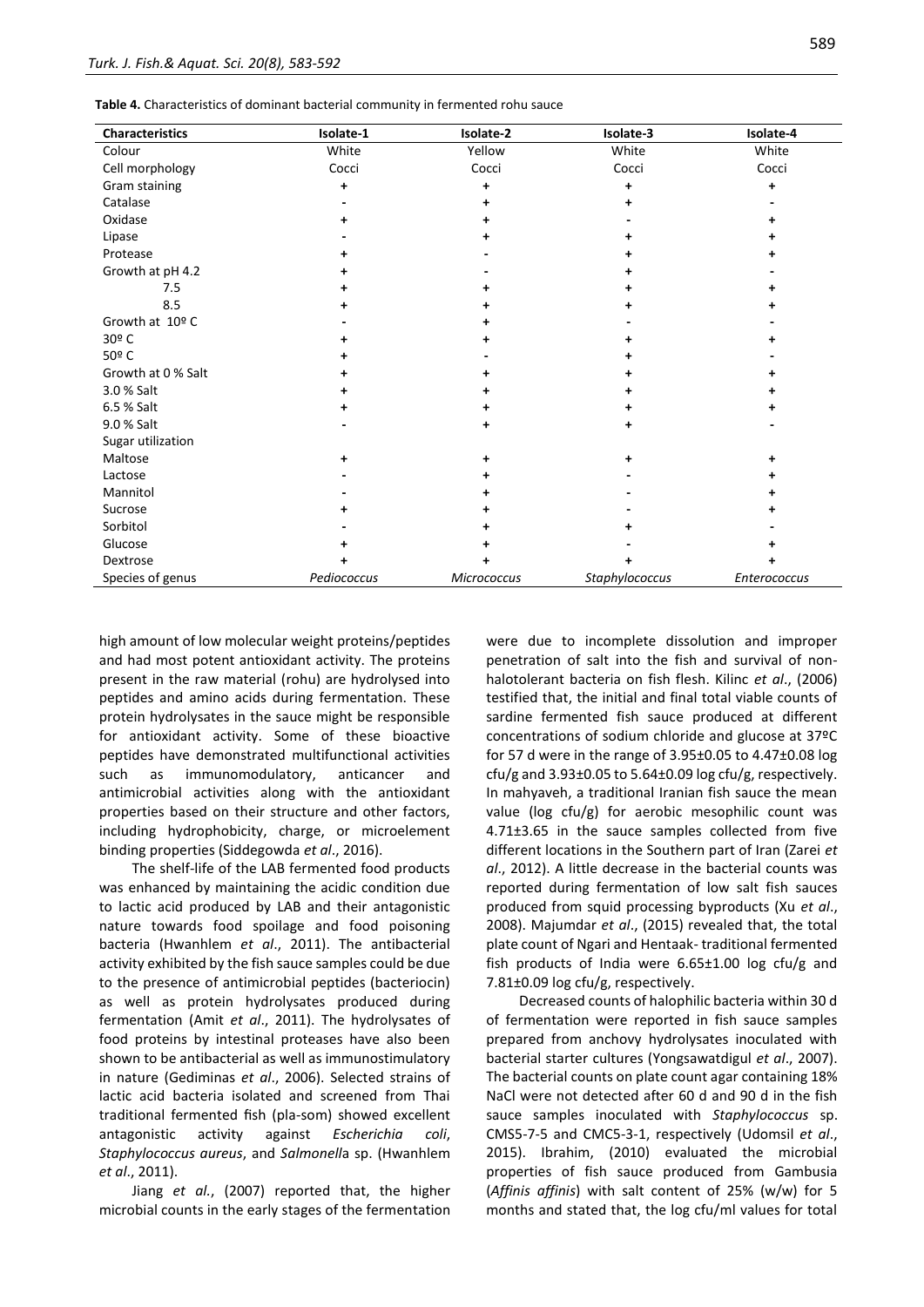plate count, halophilic count were 2.0±0.06 and 2.30±0.11, respectively. Faisal *et al*., (2015) discussed that, in the initial stage of fish sauce fermentation *Micrococcus*, *Lactobacillus*, *Corynebacterium, Escherichia coli, Streptococcus* and *Pseudomonas* were detected. As the fermentation progresses *Corynebacterium*, *E.coli*, *Streptococcus* failed to survive due to the high salt concentration and at the end of 9 months, the dominant salt tolerant bacteria survived and multiplied are *Bacillus*, *Micrococcus*, *Lactobacillus* and *Pseudomonas*. Paludan-Muller *et al*. (2002) have reported that the halotolerant bacteria will grow and propagate after 5 days of fermentation and these halophiles mostly were LAB and yeasts.

The dominant bacterial genera in fermented rohu sauce are in correlation with the findings of Majumdar *et al*., (2015). The study reported that *Micrococcus* and *Staphylococcus* were the dominant bacterial genera associated with Ngari and Hentaak, the traditional fermented fish products of India. Some of the species of these genera effectively hydrolyse the proteins with their proteolytic potentiality and utilize lipids by their lipolytic property (Jini *et al*., 2011). *Lactobacillus plantarum* and *Enterococcus faecium* were the dominant lactic acid bacteria isolated from a traditional fermented fish sauce mahyaveh. These bacteria play a significant role in promoting the quality and safety and also develop organoleptic properties of fermented foods (Karparvar *et al*., 2019). Previous studies have also shown that species of *Staphylococcus*, *Micrococcus*, *Lactobacillus* and *Tetragenococcus* were the dominant bacterial community associated during the fish sauce fermentation (Lee *et al*., 2015; Faisal *et al*., 2015). Few of the species of *Staphylococcus Virgibacillus* and *Tetragenococcus* were employed as starter cultures in the acceleration of fish sauce production and improvement of sauce quality (Yongsawatdigul *et al*., 2007: Udomsil *et al*., 2011). According to Lopetcharat and Park, (2002), *Micrococcus*, *Staphylococcus* and *Bacillus* were the dominant bacterial community during the fermentation of fish sauce. Bacterial community dynamics of myeolchi-aekjeot, a Korean traditional fermented fish sauce initially dominated with the bacterial genera *Phychrobacter*, *Photobacterium* and *Vibrio*, disappear rapidly and *Salinivibrio*, *Staphylococcus* and *Tetragenococcus* appeared as major populations in the later stages of fermentation (Lee *et al*., 2015). The fermentative properties of *Pediococcus acidilactici* K7 and *Enterococcus faecium* HAB01 were exploited for the recovery of oil from freshwater fish viscera (Amit *et al*., 2010). Siddegowda *et al*., (2016) reported that, the *Pediococcus* strains with potential proteolytic and fermentative properties were the predominant lactic acid bacteria in salt fermented fish hydrolysate prepared using freshwater fish rohu (*Labeo rohita*). Based on the biochemical criteria, nutritional value and microbial aspects Ibrahim, (2010) suggested that the fish sauce is safe for human consumption as it is rich in protein and essential amino acids.

## **Conclusion**

The study suggested that an accelerated fermentation of rohu, a freshwater fish into fish sauce with acceptable biofunctional quality in terms of nutrition using papain and native halotolerant, proteolytic lactic acid bacteria. *In vitro* antioxidant activities of *P. pentosaceus* FSBP4-40 fermented sauce exhibited superiority over enzyme treated sauce samples. LAB treated sauce showed higher antibacterial activity against pathogen *L*. *monocytogenes* Scott A. The microbiological quality of the sauce produced from fermentative method appeared to be better than the enzymatically produced sauce. *Pediococcus, Micrococcus, Enterococcus* and *Staphylococcus* were found to be the dominant bacterial genera in fermented rohu sauce. In summary, the fermentative conversion of the rohu into sauce is one of the effective methods for preservation and utilization of fish. The developed product should also applied as flavouring condiment in wide variety of sea-foods.

## **References**

- Amit, K. R., Jini, R., Swapna, H. C., Sachindra, N. M., Bhaskar, N., & Baskaran, V. (2011). Application of Native Lactic Acid Bacteria (LAB) for Fermentative Recovery of Lipids and Proteins from Fish Processing Wastes: Bioactivities of Fermentation Products, *Journal of Aquatic Food Product Technology*, 20, 32-44.
- https://doi.org/10.1080/10498850.2010.528174 Amit, K. R., Swapna, H. C., Bhaskar, N., Halami, P. M., & Sachindra, N.M. (2010). Effect of fermentation ensilaging
	- on recovery of oil from fresh water fish viscera. *Enzyme and Microbial Technology*, 46(1), 9–13. https:/Doi.org/10.1016/j.enzmictec.2009.09.007
- Aoshima, H., & Ooshima, S. (2009). Anti-hydrogen peroxide activity of fish and soy sauce. *Food Chemistry*, 112, 339- 343.

https://doi.org/10.1016/j.foodchem.2008.05.069

- APHA (2001). American Public Health Association Compendium of Methods for Microbiological Examination of Foods, 4th edn., Speak, M. L. Ed. Washington, USA
- Bergey, D.H., Holt, J.G., Kreig, N.R., & Sneath, P.H.A. (2002). Bergey`s manual of determinative bacteriology. Springer-Verlag, New York.
- Bijinu, B., Binod, P., Amit, K.R., Suresh, P.V. Mahendrakar, N.S. & Bhaskar, N. (2011). In vitro antioxidant and antibacterial properties of hydrolyzed proteins of delimed tannery fleshings: comparison of acid hydrolysis and fermentation methods. *Biodegradation*, 22, 287- 295.

https://doi.org/10.1007/s10532-010-9398-0

Choksawangkarn, W., Phiphattananukoon, S., Jaresitthikunchai, J., & Roytrakul, S. (2018). Antioxidative peptides from fish sauce by-products: Isolation and characterization. *Agriculture and Natural Resources*, 52, 460-466.

https://doi.org/10.1016/j.anres.2018.11.001

Faisal, M., Islami, S.N.E., Islam, M.N., Kamal, M., & Khan, M.N.A. (2015). Study on microbial and physical changes in fish sauce during fermentation. Research in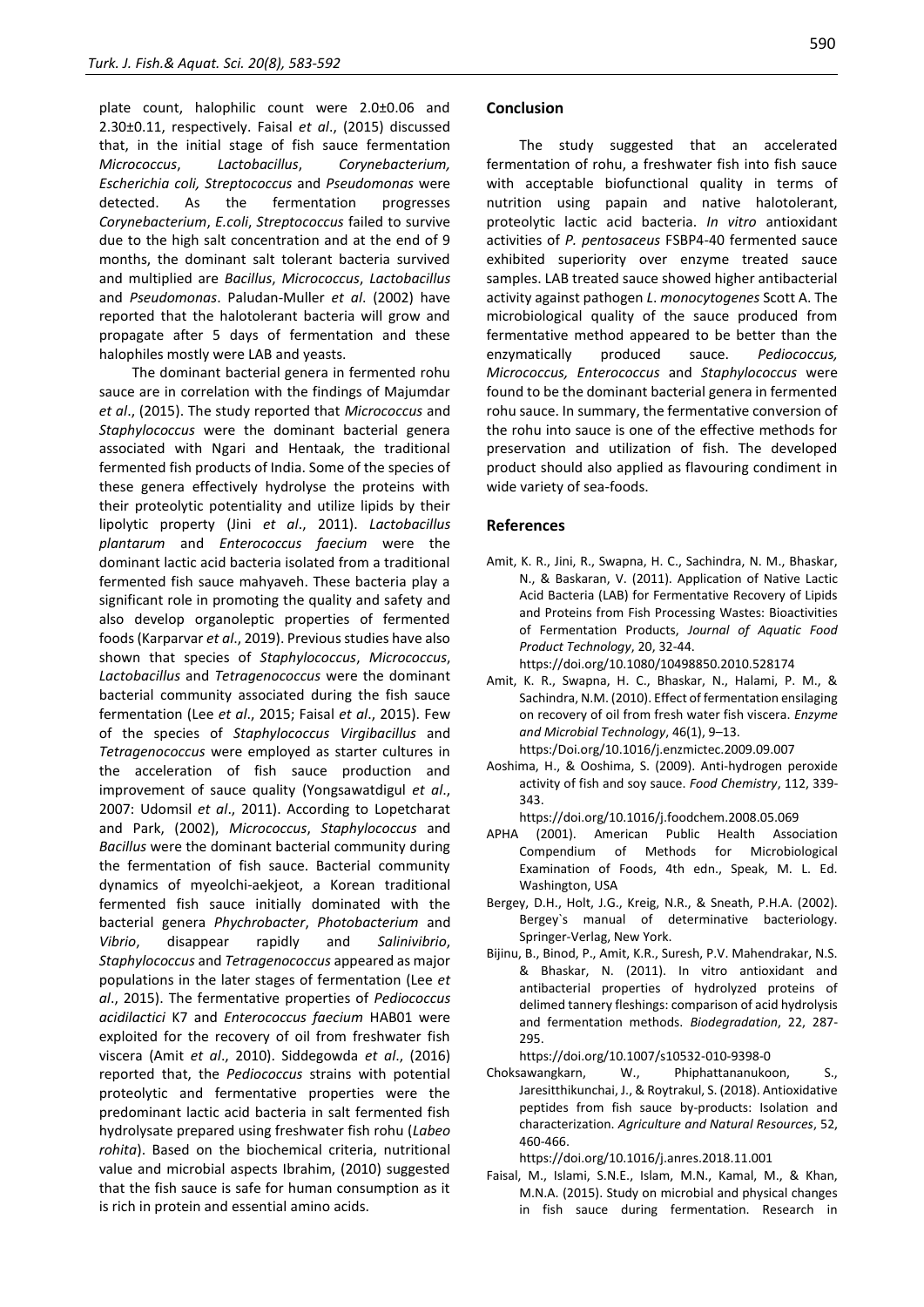Agriculture, *Livestock and Fisheries*, 2(2), 375-383. https://doi.org/10.3329/ralf.v2i2.25024

- FAO (2018). The State of World Fisheries and Aquaculture 2018 - Meeting the Sustainable Development Goals.
- Fukui, Y., Yoshida, M., Shozen, K., Funatsu, Y., Takano, T., Oikawa, H., Yano, Y., & Satomi, M. (2012). Bacterial communities in fish sauce mash using culture-dependent and -independent methods. *Journal of General and Applied Microbiology*, 58, 273-281. https://doi.org/10.2323/jgam.58.273
- Gediminas B.A., Olga, K.V., & Jurgita, K. (2006). Food-protein enzymatic hydrolysates possess both antimicrobial and immunostimulatory activities: a cause and effect theory of biofunctionality. *FEMS Immunology and Medical Microbiology*, 46,131-138.
	- https://doi.org/10.1111/j.1574-695X.2005.00019.x
- Geis A.J., Singh, R., & Teuber, M.J. (1983). Potential of lactic streptococci to produce bacteriocin. *Applied and Environmental Microbiology*, 45, 205-211.
- Heo, S. J., Park, E. J., Lee, K. W., & Jeon, Y. J. (2005). Antioxidant activities of enzymatic extracts from brown seaweeds. *Bioresource Technology*, 96, 1613-1623. https://doi.org/10.1016/j.biortech.2004.07.013
- Hwanhlem, N., Buradaleng, S., Wattanachant, S., Benjakul, S., Tani, A., & Maneerat, S. (2011). Isolation and screening of lactic acid bacteria from Thai traditional fermented fish (Plasom) and production of Plasom from selected strains. *Food Control*, 22, 401-407. https://doi.org/10.1016/j.foodcont.2010.09.010
- Ibrahim, S.M. (2010). Utilization of Gambusia (*Affinis affinis*) for fish sauce production. *Turkish Journal of Fisheries and Aquatic Sciences*, 10, 169-172.

https://doi.org/10.4194/trjfas.2010.0202

- Jiang, J.-J., Jeng, Q.-X., Zhu, Z.-W., & Zhang, L.-Y. (2007). Chemical and sensory changes associated Yu-lu fermentation process- A traditional Chinese fish sauce. *Food Chemistry*, 104(4), 1629-1634. https://doi.org/10.1016/j.foodchem.2007.03.024
- Jini, R., Swapna, H.C., Amit K. R., Vrinda, R., Halami P.M., Sachindra, N.M., & Bhaskar, N. (2011). Isolation and characterization of potential lactic acid bacteria (LAB) from freshwater fish processing wastes for application in fermentative utilization of fish processing waste. *Brazilian Journal of Microbiology*, 42(4), 1516-1525. https://doi.org/10.1590/S1517-838220110004000039
- Jung, J.Y., Lee, S.H., Lee, H.J., & Jeon, C.O. (2013). Microbial succession and metabolite changes during fermentation of saeu-jeot: traditional Korean salted seafood. *Food Microbiology*, 34, 360-368.

https://doi.org/10.1016/j.fm.2013.01.009

- Karparvar, N., Ghasemian Safaei, H., Derakhshandeh, A., Hemmati, F., &Mazloomi, S.M. (2019). Isolation and identification of lactic acid bacteria from traditional fermented fish sauce (Mahyaveh) in Fars Province, Iran. *International Journal of Nutrition Sciences*, 4(1), 49-53. https://doi.org/10.30476/ijns.2019.81437.1005
- Kehrer, J.P., & Klotz, L.-O. (2015). Free radicals and related reactive species as mediators of tissue injury and disease: implications for health. *Critical Review in Toxicology*, 45(9), 765-798.

https://doi.org/10.3109/10408444.2015.1074159

Kilinc, B., Cakli, S., Tolasa, S., & Dincer, T. (2006). Chemical microbiological and sensory changes associated with fish sauce processing. *European Food Research and Technology*, 222, 604-613.

https://doi.org/10.1007/s00217-005-0198-4

Lambert, J.D., & Yang, C.S. (2003). Mechanisms of cancer prevention by tea constituents. *Journal of Nutrition*, 133, 3262S–3267S.

https://doi.org/10.1093/jn/133.10.3262S

Longfils, P., Monchy D., Weinheimer, H, Chavasit, V, Nakanishi, Y., & Schümann, K. (2008). A comparative intervention trial on fish sauce fortified with NaFe-EDTA and FeSO4+citrate in iron deficiency anemic school children in Kampot, Cambodia. *Asia Pacific journal of clinical nutrition*. 17(2), 250-257.

https://doi.org/10.6133/apjcn.2008.17.2.10

Lee, S.H., Jung, J.Y., & Jeon, C.O. (2015). Bacterial community dynamics and metabolite changes in myeolchi-aekjeot, a Korean traditional fermented fish sauce, during fermentation. *International Journal of Food Microbiology*, 203, 15-22.

https://doi.org/10.1016/j.ijfoodmicro.2015.02.031

Lopetcharat, K., & Park, J. (2002). Characteristics of fish sauce made from Pacific whiting and surimi by-products during fermentation stage. *Journal of Food Science*, 67(2), 511- 516.

https://doi.org/10.1111/j.1365-2621.2002.tb10628.x

- Lowry, O.H., Rosebrough, N.J., Farr, A.L., & Randall, R.J. (1951). Protein measurement with Folin phenol reagent. *Journal of Biological Chemistry*, 193, 265-275.
- Majumdar, R.K., Bejjanki, S.K., Roy, D., Shitole, S., Saha, A., & Narayan, B. (2015). Biochemical and microbial characteristics of Ngari and Hentaak – traditional fermented fish products of India. *Journal of Food Science and Technology*, 52(12), 8284-8291. https://doi.org/10.1007/s13197-015-1978-x
- Majumdar, R.K., Roy, D., Bejjanki, S., Shitole, S., & Bhaskar, N. (2016). Chemical and microbial properties of shidal, a traditional fermented fish of northeast India. *Journal of Food Science and Technology*, 53(1), 401-410. https://doi.org/10.1007/s13197-015-1944-7
- Marti-Quijal, F.J., Remize, F., Meca, G., Ferrer, E., Ruiz, M-J., & Barba, F.J. (2020). Fermentation in fish and by-products processing: an overview of current research and future prospects. *Current Opinion in Food Science*, 31, 9-16. https://doi.org/10.1016/j.cofs.2019.08.001
- Paludan-Muller, C., Madsen, M., & Sophanodora, P. (2002). Fermentation and micro flora Plaa-som, a Thai fermented fish product prepared with different salt concentrations. *International Journal of Food Microbiology*, 73(1), 61-70.

https://doi.org/10.1016/S0168-1605 (01)00688-2

Peralta, E., Hatate, H., Kawabe, D., Kuwahara, R., Wakamatsu, S., & Murata, H. (2008). Improving antioxidant activity and nutritional components of Philippine salt-fermented shrimp paste through prolonged fermentation. *Food Chemistry*, 111(1), 72-77.

https://doi.org/10.1016/j.foodchem.2008.03.042

Prieto, P., Pineda, M., & Aguilar, M. (1999). Spectrophotometric quantification of antioxidant capacity through the formation of phosphomolybdenum complex: specific application to the determination of vitamin E. *Analytical Biochemistry*, 269(2), 337-341.

https://doi.org/10.1006/abio.1999.4019

Sachindra, N.M. & Bhaskar, N. (2008). In-vitro antioxidant activity of liquor from fermented shrimp biowaste. *Bioresource Technology*, 99, 9013-9016. https://doi.org/10.1016/j.biortech.2008.04.036